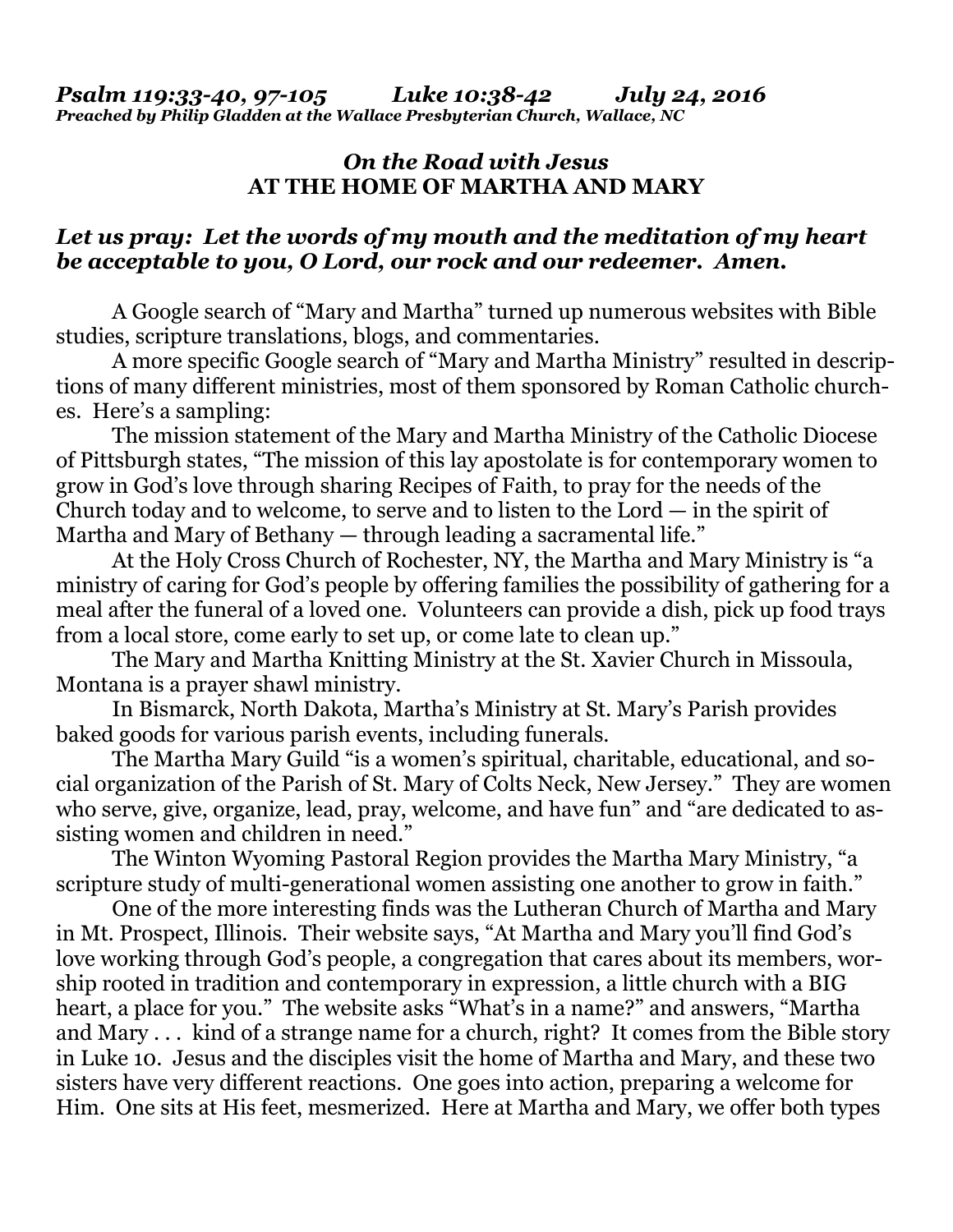of worship opportunities. We have plenty of Spirit-filled members sharing God's grace in outreach, like Martha. And we have plenty of opportunities for members to spend time learning more about who Jesus is and the relationship He wants with us, like Mary."

 Most of the Martha and Mary ministries seemed to lean heavily toward serving and being active, but certainly with a prayerful foundation. The Lutheran Church of Martha and Mary appeals to two very different ways of responding to Jesus' call to discipleship — outreach and learning.

 This story from Luke's gospel has traditionally been interpreted along those same lines. Martha is the busy, active believer. Mary is the quiet, contemplative believer. That is certainly how the sisters are portrayed in the story. Unfortunately, through the years Martha and Mary have been pictured as rivals at each other's throats. Service or contemplation? Which is best? At first glance the story seems to offer an either/or choice — either you're a busy, active follower of Jesus or you are a quiet, contemplative follower of Jesus.

 Besides pitting one sister against another from a safe distance of 2000 years, there is a danger in hearing the story of Martha and Mary as an either/or choice for discipleship. To make things even more difficult, we hear the Lord himself say, "Martha, Martha, you are worried and distracted by many things; there is need of only one thing. Mary has chosen the better part, which will not be taken away from her." (Luke 10:42)

 Do you feel sorry for Martha? After all, she worked hard to meet her culture's expectations of showing hospitality to her guests, while Mary sat at Jesus' feet and listened to him (which, by the way, violated the social roles of women and puts Mary in the traditional place of a male disciple).

 If you're a hard worker in the church, you might want to take up for Martha right about now. Maybe you even feel a little bit chastised by Jesus, along with Martha. Giuseppe Belli lived in Rome in the 19th century and was a papal civil servant. He was a faithful Roman Catholic and a man with politically conservative ideas. Nevertheless, he wrote more than 2000 satirical sonnets, many of them critical of church injustices and church ritualism.

Here's one of his sonnets titled "Martha and Magdalene."

*"But, Jesus Christ," said Martha, "I've had it to here with Mary Magdalene. I cannot take her rosaries, her novenas anymore. I open my mouth and she calls me a troublemaker.* 

*I'm tied up day and night. I've never complained, but I'm getting tired — I'm always on my feet; you can't find this painted doll of a saint except, of course, when there's something to eat."*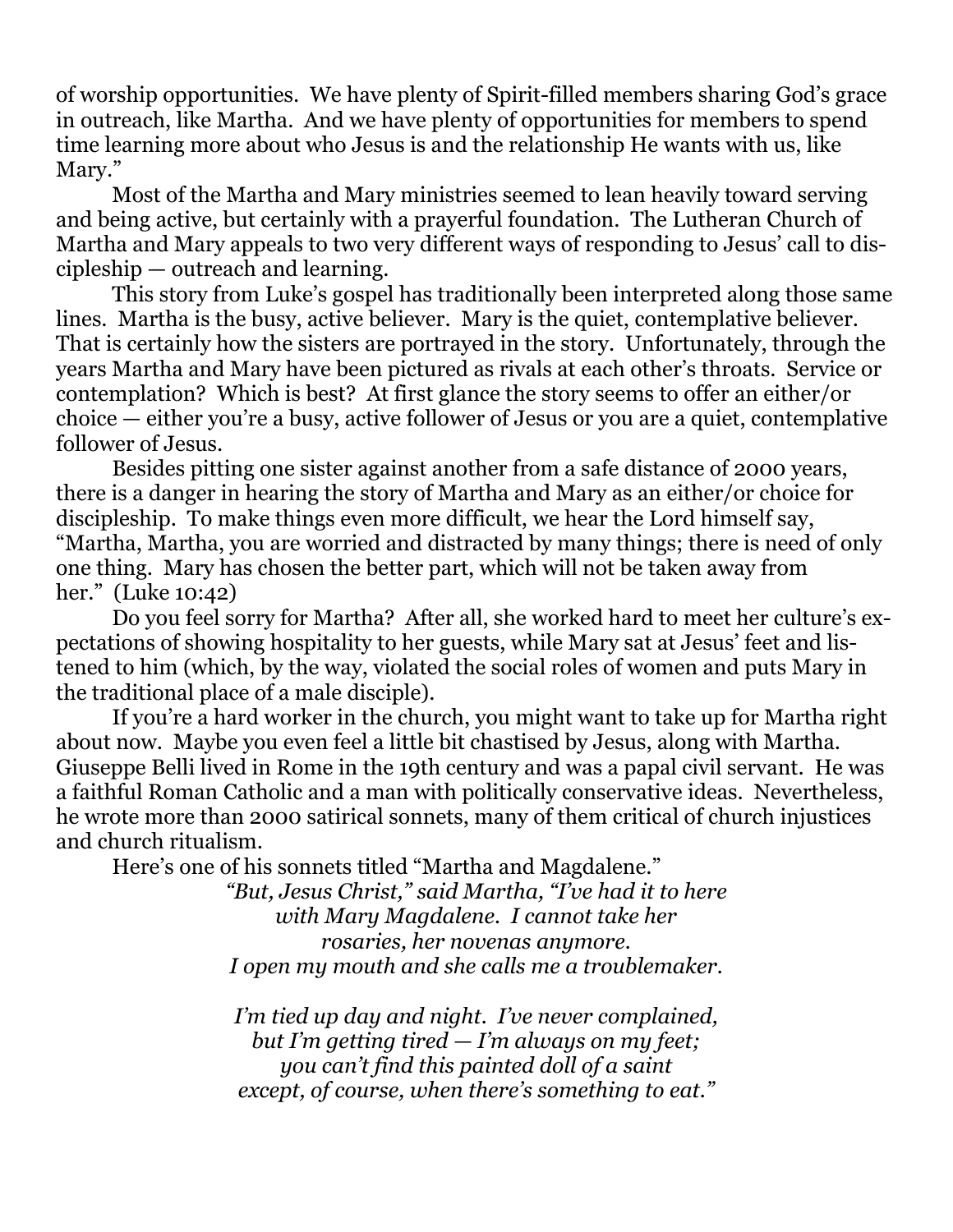*"Look, Martha," the Savior said, "here's where it's at. You don't deserve any explanation, but her job's more important. It's as simple as that."*

*And Martha says, "So says you, but I know better. Listen, if I sat around on my salvation the way she does, who'd keep this house together?"* 

So, which is it? The active life of faith or the contemplative life of faith? That's actually a false choice that our gospel story doesn't really offer, despite so many years of interpretations that pit Martha against Mary, believer against believer, even Jesus against Martha.

 Jesus doesn't say to Martha, "Martha, Martha, you shouldn't be working so hard. It's not right. It's not a good thing that you're busy with hospitality. Your sister is doing it the right way." No, what Jesus says to Martha is, "Martha, Martha, you are *worried and distracted* by many things." Martha's anxiety about what she is doing distracts her from being in the presence of the Lord.

 A word study of "worried" leads us to Jesus' Sermon on the Mount, where he says, "Do not worry about your life, what you will eat or what you will drink, or about your body, what you will wear. And can any of you by worrying add a single hour to your span of life? Therefore do not worry, saying, 'What will we eat?' or 'What will we drink?' or 'What will we wear?' But strive first for the kingdom of God and his righteousness, and all these things will be given to you as well." (Matthew 6:25-34) We also go to Philippians 4 and hear Paul say, "Do not worry about anything, but in everything by prayer and supplication with thanksgiving let your requests be made known to God. And the peace of God, which surpasses all understanding, will guard your hearts and your minds in Christ Jesus." (Philippians 4:6-7)

 Some of you may remember the movie *City Slickers* starring Billy Crystal. It tells the story of Mitch Robbins, a New York yuppie who is getting ready to turn 40. As a birthday gift, Mitch's two buddies give him a two-week vacation on a cattle drive from New Mexico to Colorado for the three of them. They go on the cattle drive to search for some purpose in life.

 In one scene, Mitch (Billy Crystal) is riding along with Curly (Jack Palance), the crusty, weather-beaten, stereotypical cowboy. Mitch looks at Curly and says, "Your life makes sense to you." Curly says, "You city folk. You worry a lot. How old are you? 38?" Mitch replies, "39." Curly tells him, "You all come up here about the same age. You spend fifty weeks getting knots in your rope and you think two weeks up here will untie them for you. None of you get it." Curly pauses and then asks Mitch, "You know what the secret to life is?" Mitch says, "No, what?" Then the wise Curly holds up one finger and Mitch says, "Your finger? That's the secret?" "No," says Curly, "one thing. Just one thing. You stick to that, and everything else don't mean nothing." Mitch ex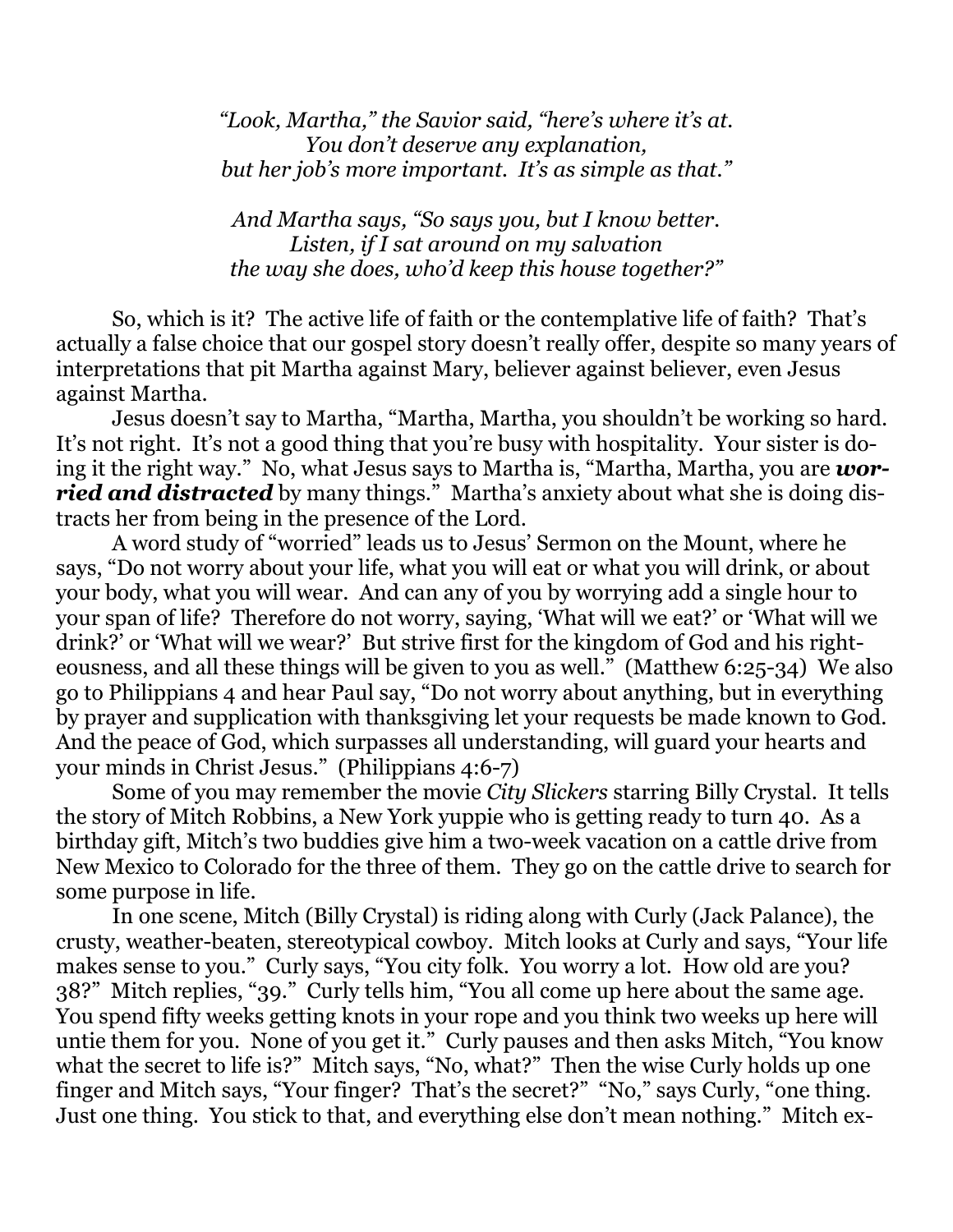citedly says, "That's great, but what's the one thing?" Curly stares Mitch in the eye for a minute, points at him and says, "That's what you've got to figure out."

 Jesus tells Martha, "There is need of only one thing." That begs the question, "That's great, but what's the one thing?" It's as if Jesus says, "That's what you've got to figure out." If the "one thing" was simply leading the contemplative life of faith without doing anything, Jesus would hardly have told the parable of the Good Samaritan (which comes immediately before this story about Martha and Mary) which begins with the lawyer asking, "What must I do to inherit eternal life?" Jesus asks the lawyer what he reads in the law, and he answers with the right answer, "Love God and love your neighbor." "Do this, and you will live," Jesus tells him. In the same way, after he tells the parable about the Samaritan showing mercy to the beaten and robbed man, he tells the lawyer, "Go and do likewise." (Luke 10:25-37) Someone has said, if we were to ask Jesus which example applies to us, the Good Samaritan or Mary, Jesus' answer would be, "Yes!"

 The story of Martha and Mary bores down into a deeper meaning than just an either/or life of action or quiet contemplation. The "one thing" is being in the presence of the Lord. In Bible study Wednesday morning, Tanya shared a question from the study notes/commentary in her Bible about this story: "Are you so busy doing things *for* Jesus that you aren't spending any time *with* Jesus?" (emphasis added by me) That's a good question, because as followers of Jesus Christ, we can and will find ourselves living in the tension between going and doing (like the Good Samaritan) and sitting and listening (like Mary). It's not the going and doing OR the sitting and listening at issue — it's what we hold onto as the one thing. that holds everything else together.

 One day a scribe asked Jesus, "Which commandment is the first of all?" There were more than ten commandments to choose from. In Jesus' day, the religious leaders had developed 600+ laws and regulations about how to live a faithful life. Do you remember Jesus' answer? "The first is, 'Hear, O Israel: the Lord our God, the Lord is one; you shall love the Lord your God with all your heart, and with all your soul, and with all your mind, and with all your strength.' The second is this, 'You shall love your neighbor as yourself.' There is no other commandment greater than these." (Mark 12:28-31)

 There "it" is — *e pluribus unum*, "from the many, one." The most important, the "one thing" is centered in the Lord our God, who himself is one. But that "one thing" calls us to do something — love God, love neighbor. As one writer has put it, "If we censure Martha too harshly, she may abandon serving altogether, and if we commend Mary too profusely, she may sit there forever. There is a time to go and do; there is a time to listen and reflect. Knowing which and when is a matter of spiritual discernment." As individual Christians and as a church, we can consider the question, "Are you so busy doing things *for* Jesus that you aren't spending any time *with* Jesus?" If so, we need to "seek first the Kingdom of God" and "in everything by prayer and supplication with thanksgiving let our requests be made known to God."

As Curly says, we've got to figure out that one thing.